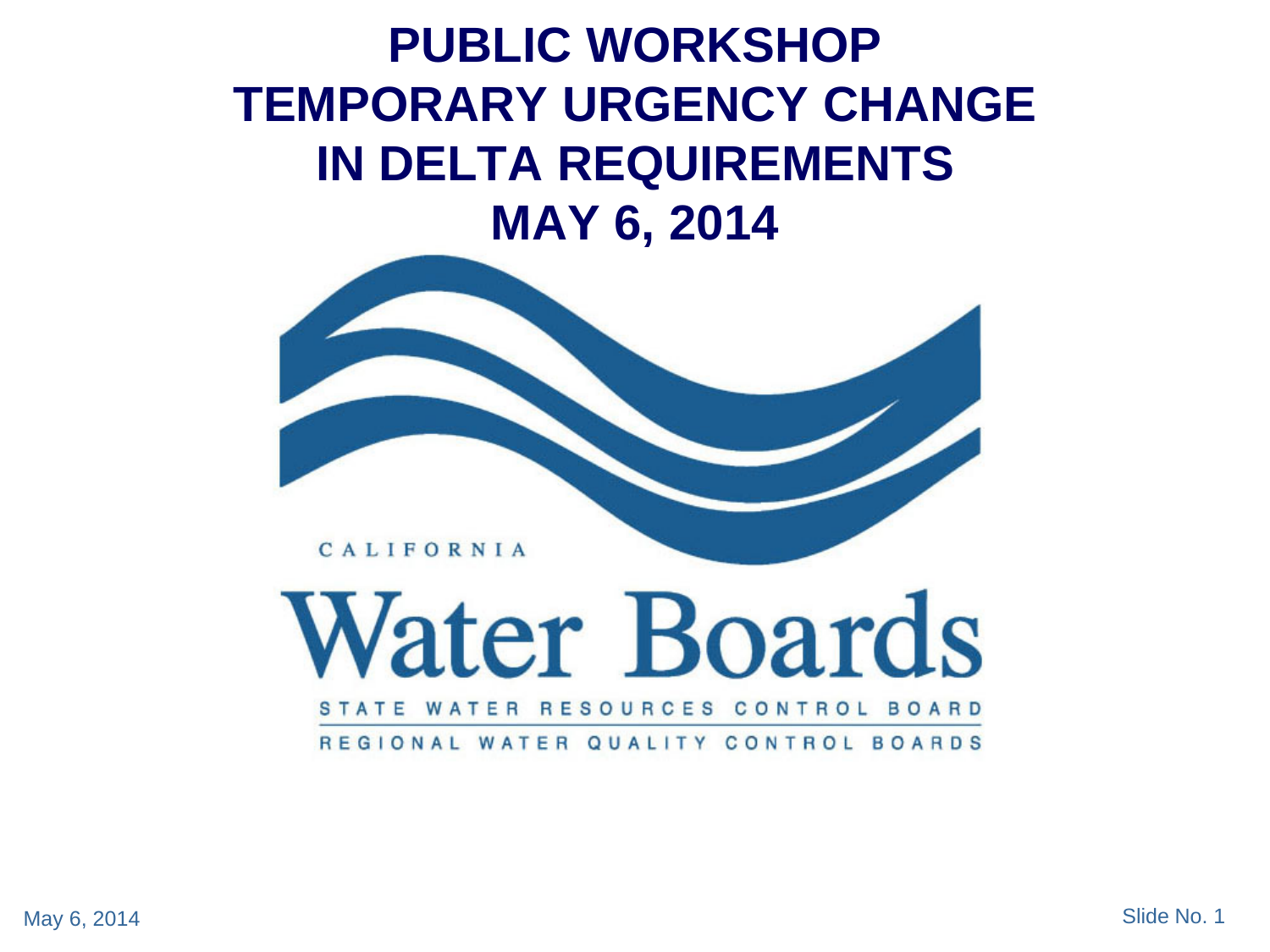### **Topics for Today**

- Update on modifications of Temporary Urgency Change (TUC) Order to date
- Real-Time Drought Operations Management Team (RTDOMT) and Drought Operations Plan
- Public Input
	- Potential modifications to TUC Order
	- Input on TUC Order's findings of fact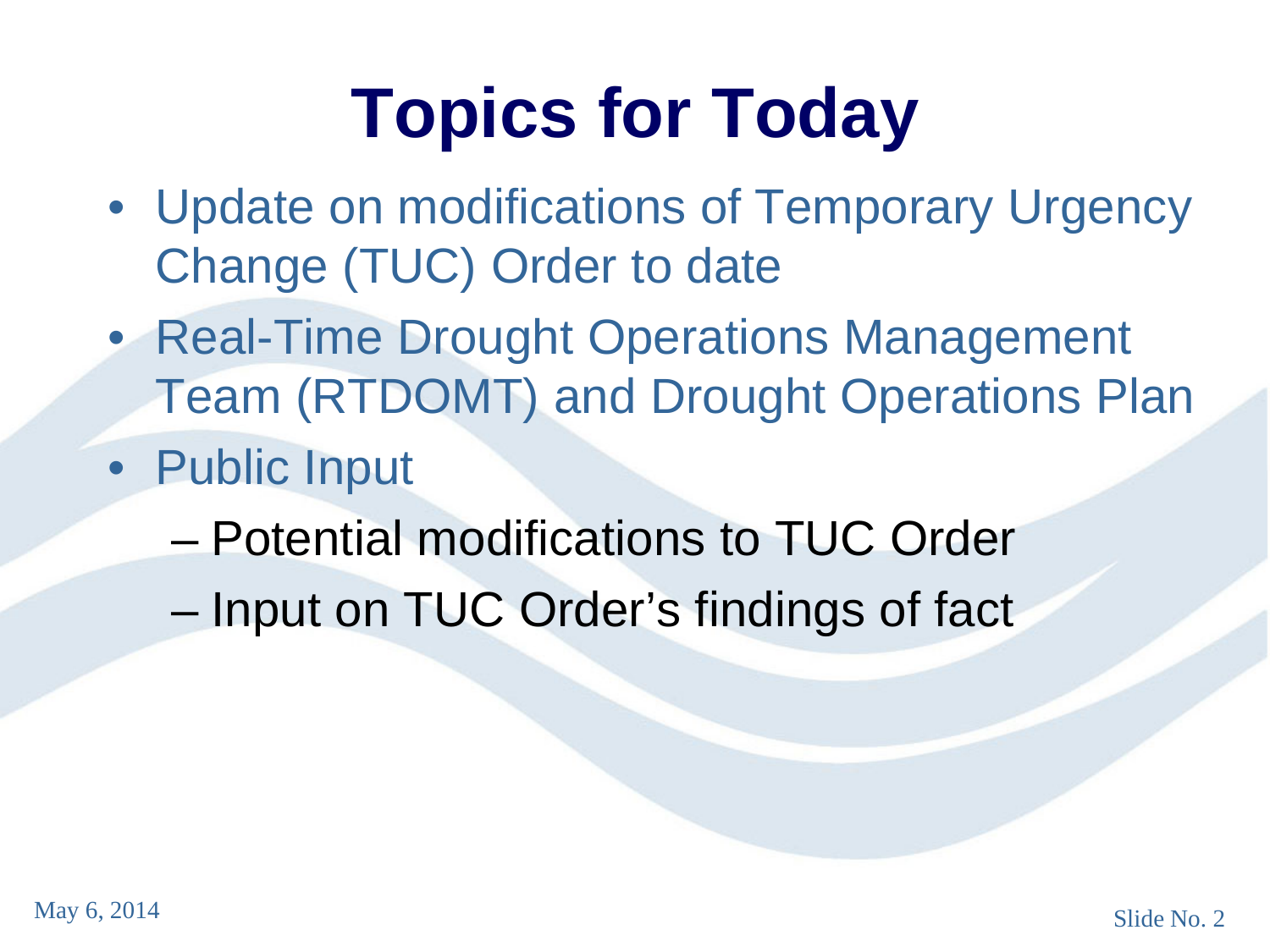## **Summary of Delta TUC Order**

- Petition from U.S. Bureau of Reclamation (USBR) and Department of Water Resources (DWR) - January 29, 2014
- Initial TUC Order January 31 2014
- Modifications: February 7, February 28, March 18, April 9, April 11, and May 2
- 61 comments from 34 stakeholders
- 4 petitions for reconsideration
- Several requests for hearing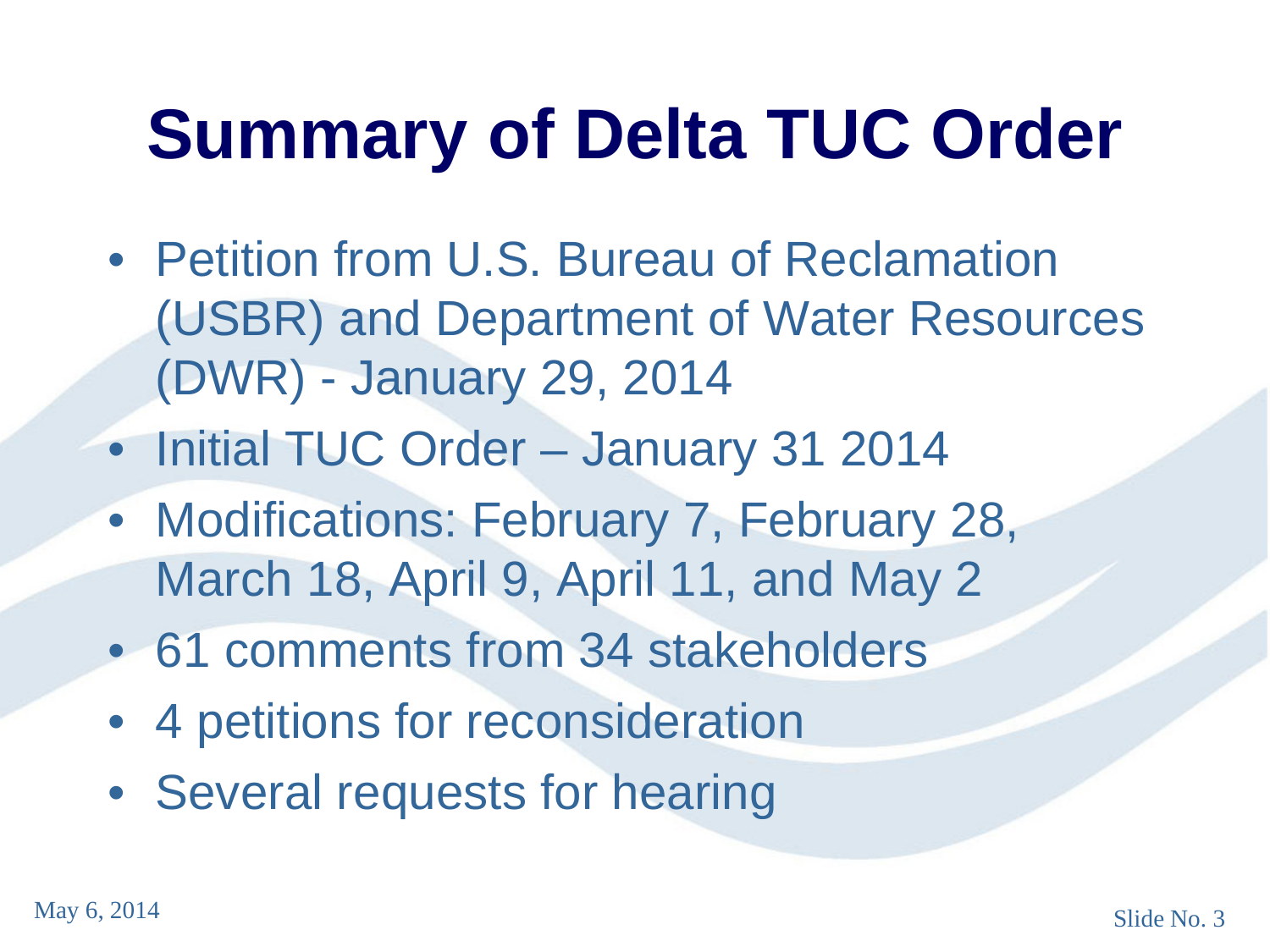# **January 31 TUC Order**

- Delta Cross Channel Gate flexible operations from February through May 20
- Delta Outflow- 3,000 cubic-feet per second (cfs)
- Exports- 1,500 cfs or health and safety level
- Coordinated through RTDOMT
- Conditions on conserved water, water balance, monitoring and modeling
- Additional modifications based on input or changed circumstances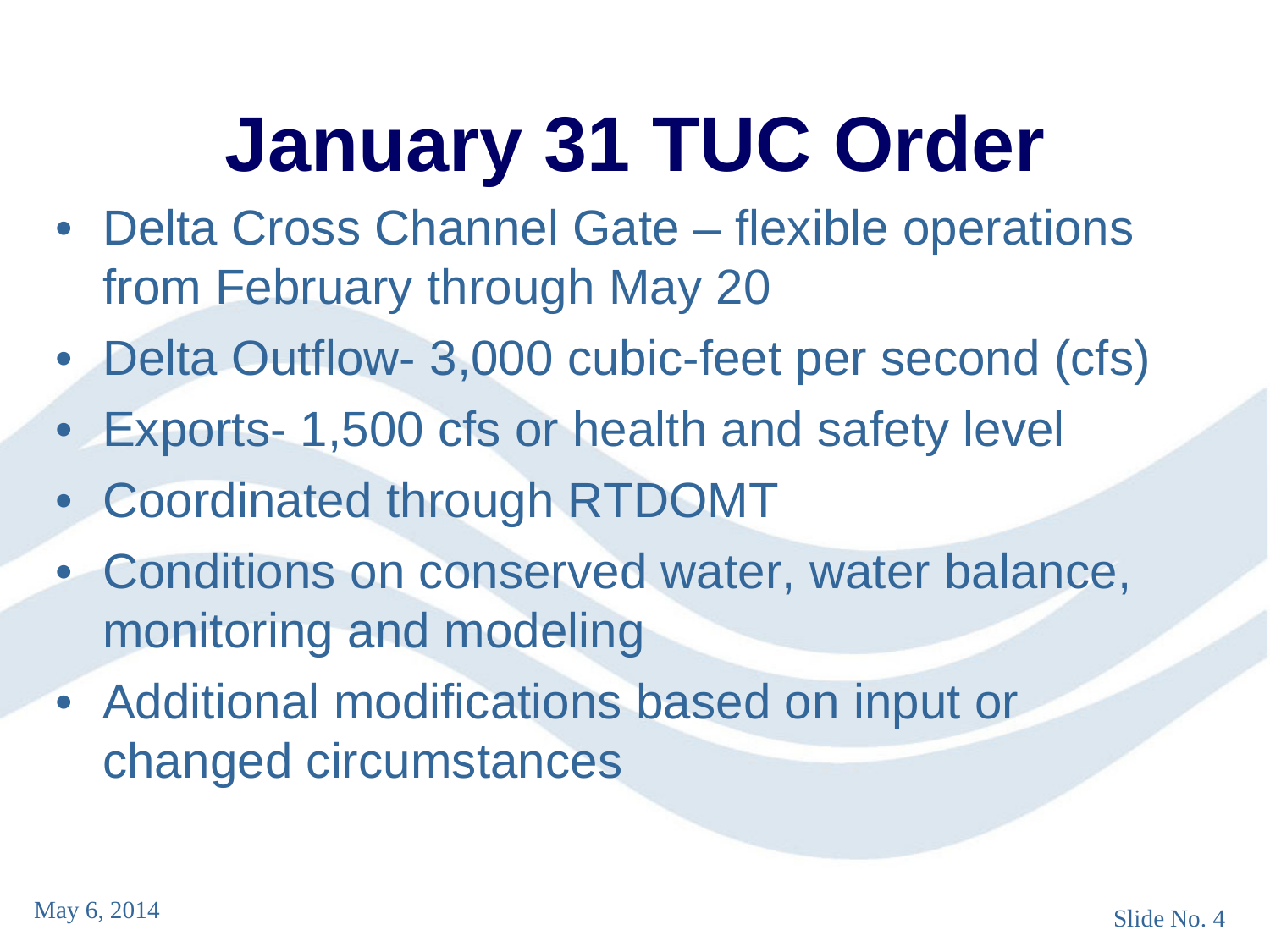### **February and March TUC Order Modifications**

- February 7- clarified allowed exports when Delta requirements met
- February 28- extended Delta Outflow Modifications to March
- March 18- provides additional flexibility for exports when inflows 7,100 cfs, clarifies use of exported water, requires bypasses to satisfy prior water rights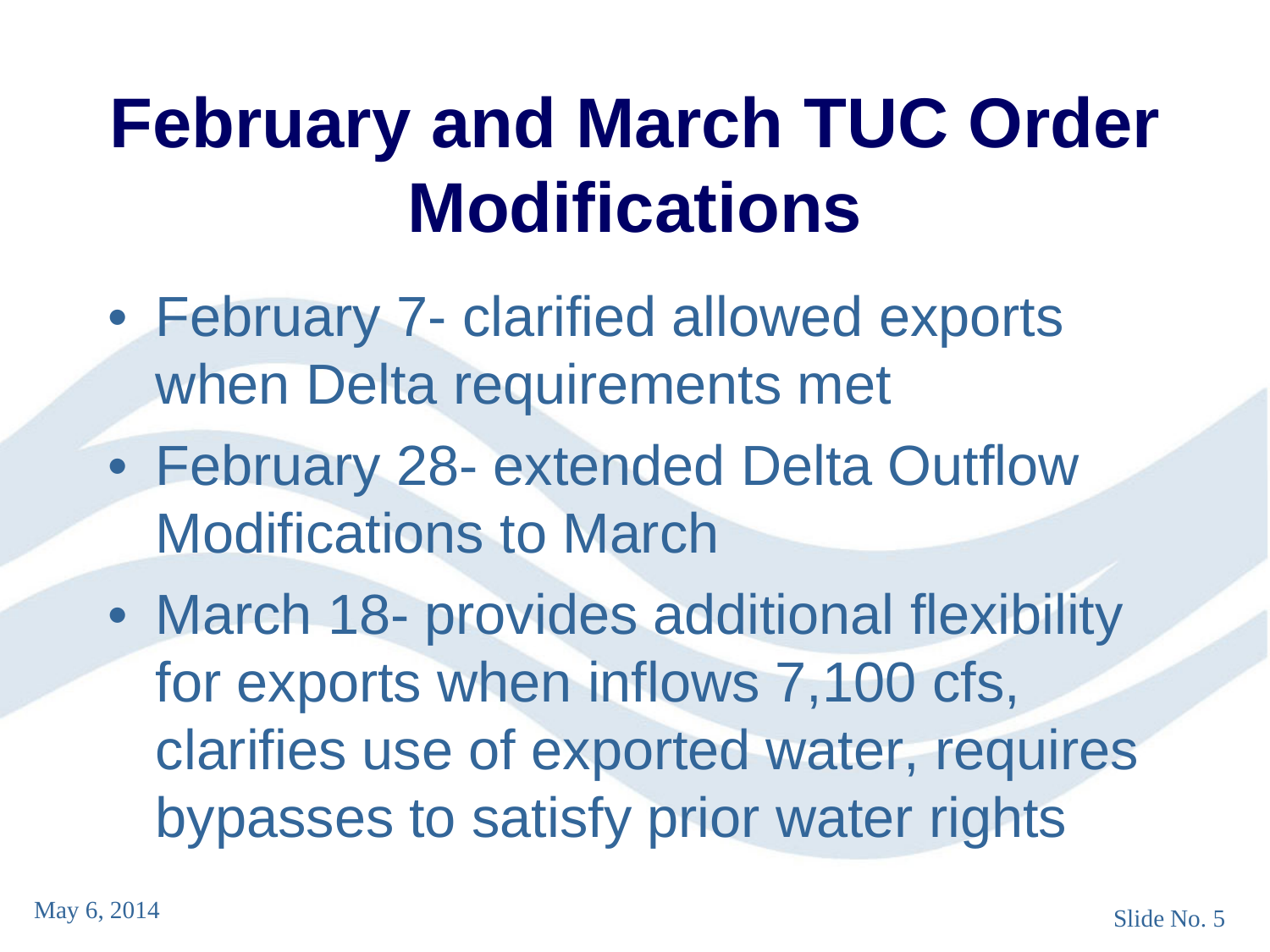#### **April 8, 2014 Drought Operations Plan (DOP)**

- Developed and coordinated through RTDOMT
- Provides USBR and DWR's range of coordinated operations from April through mid-November
	- under dry hydrology with and without barrier
	- under average hydrology without barriers
- Includes information on past and future operations and effects on biological resources
- Fisheries agencies concurred that the DOP conforms to ESA requirements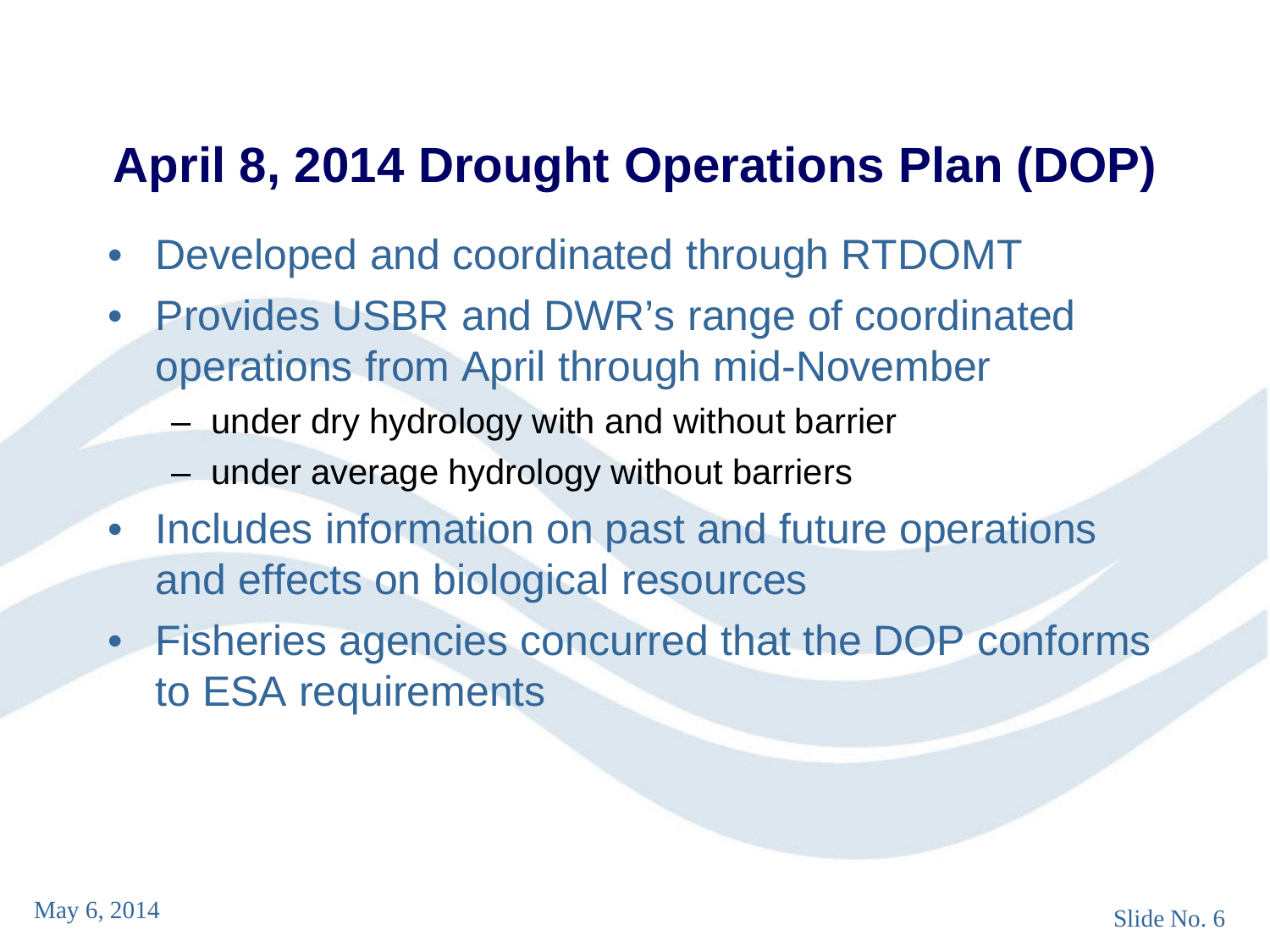### **April TUC Order Modifications**

- April 9 Extended Delta Outflow mods to April
- April 11- San Joaquin River flow modifications
	- Pulse flows: 3,300 cfs 16 days and 1,500 cfs 15 day or equivalent volume approved by fisheries agencies
	- April shoulder flows: 700 cfs
	- May shoulder flows: 500 cfs
	- June flows: operate to meet NMFS Biological Opinion flows and other water quality requirements
- April 18 Allowed increased exports during San Joaquin River pulse flow period
	- 100% San Joaquin River flow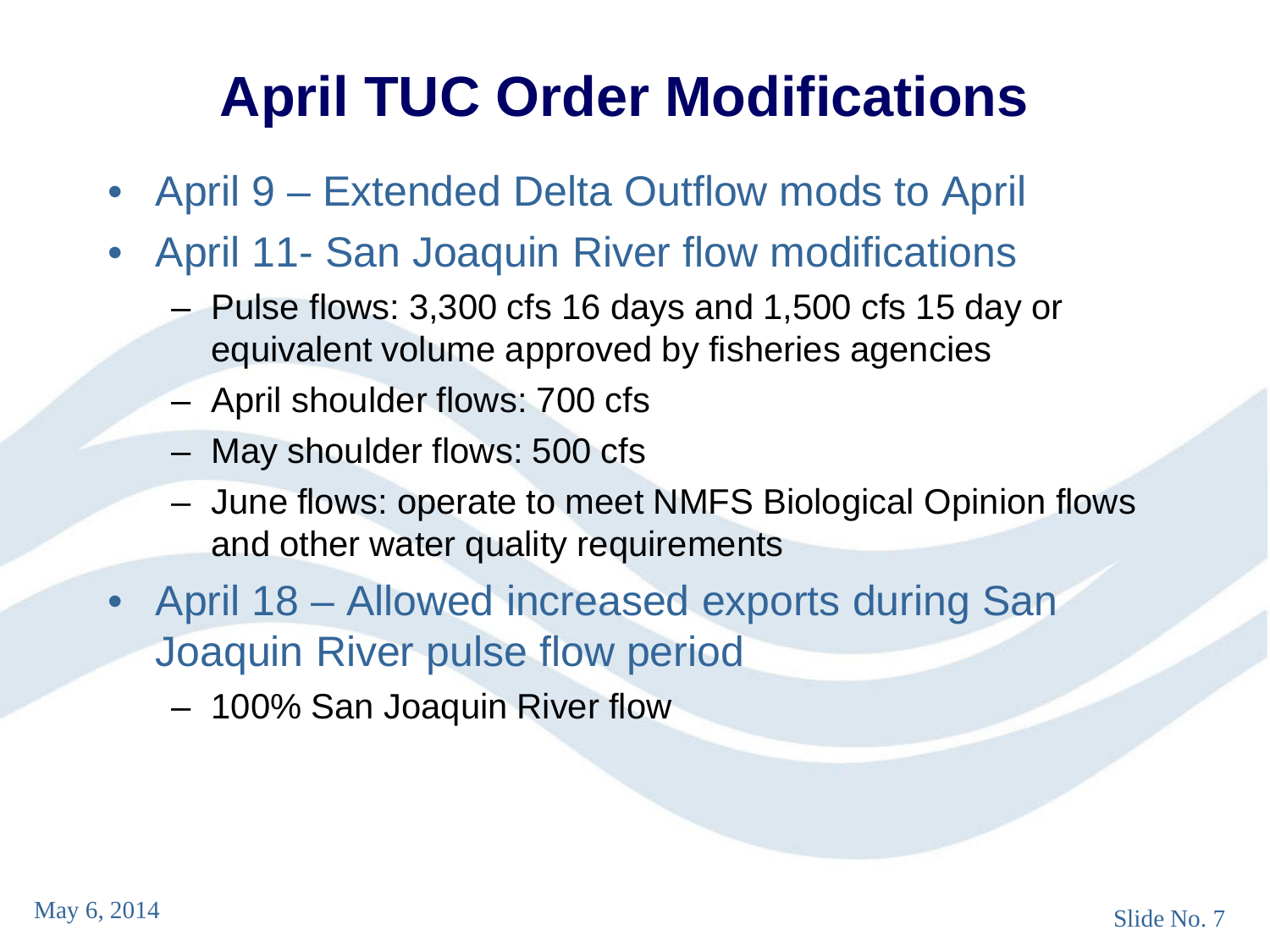### **May 2 TUC Order Modification**

- May 2 Order Acted on most remaining DOP issues from April 9 and April 29 requests and renewed Order
	- Delta Outflow modification in May and July
	- Sacramento River salinity compliance point moved from Emmaton to Threemile Slough
	- Sacramento River flow from September to November 15 modified to 2,000 cfs
	- Requires bypass of inflows when Order in effect
	- Updates export limitations
	- Adds date for reporting requirements on water balance and water conserved under change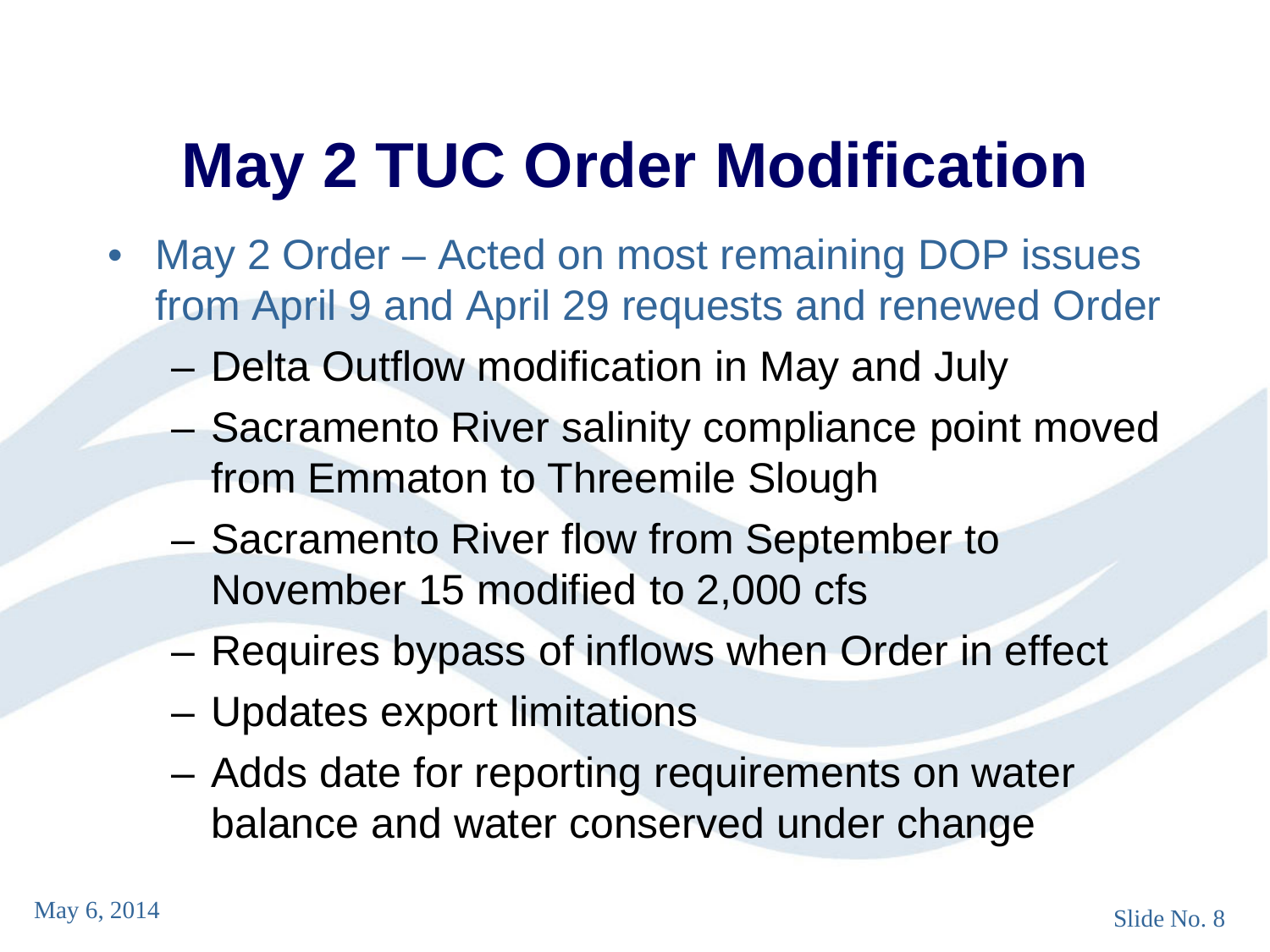# **Next Steps**

- Comments on May 2 Order due May 13
- Objections to May 2 renewal due noon June 2
- Prepare responses to written public input as well as any necessary changes to Order or Order on reconsideration
- If necessary, evidentiary hearing on any objections may be held at a later date